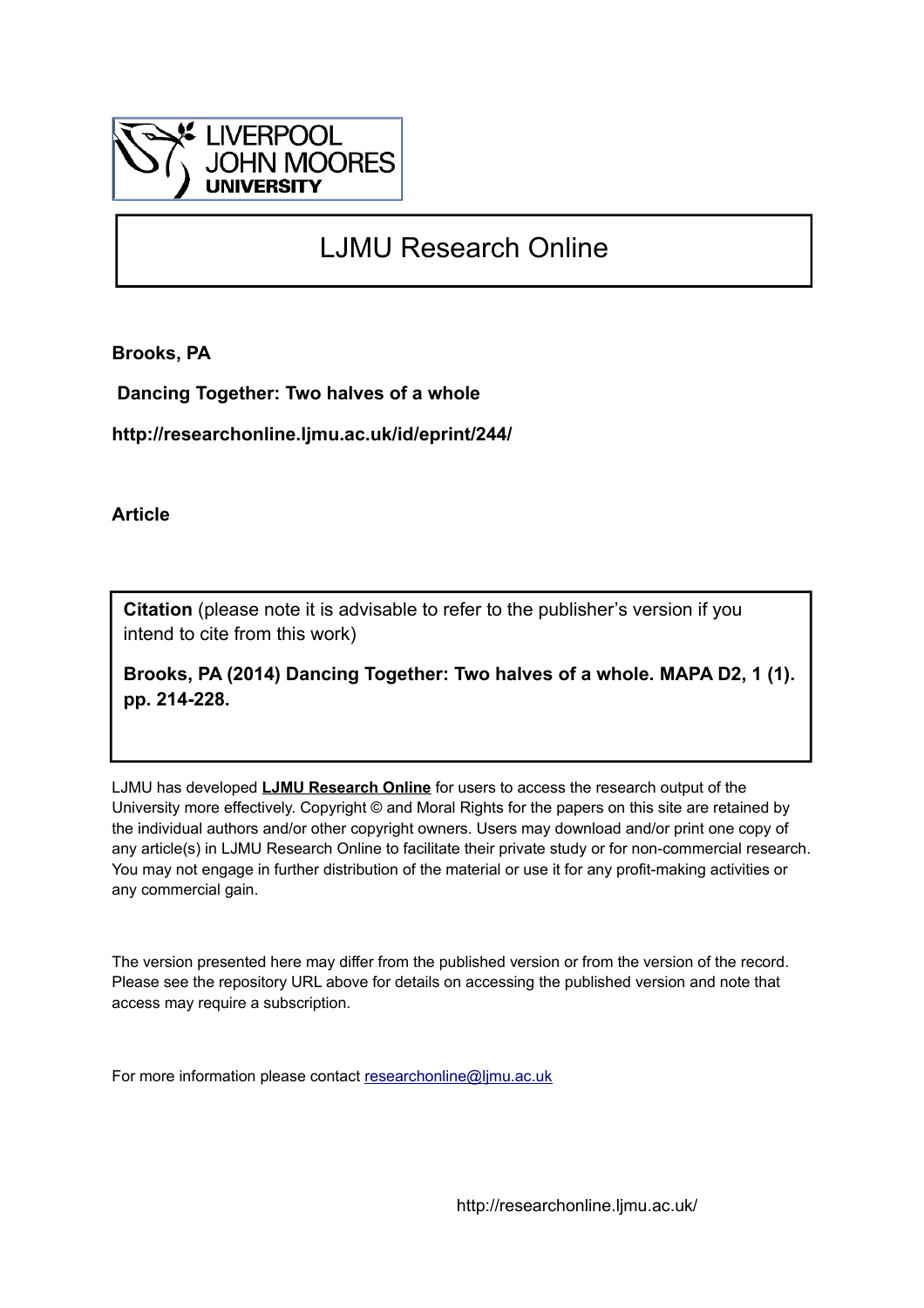

# **DANCING TOGETHER**

*Two halves of a whole*

*Pauline Brooks*

## *Abstract*

This article will discuss how video conferencing has been used to bring together dance students from two universities from two different continents separated by an ocean to collaborate and perform together. It will focus on the performance spaces that we have codified as zones and how the creative use of bodies (particularly in the Cone of Capture and Zone of Virtual Interplay) has been used to give the visual impression of one company dancing together in a 'third space'.

#### *Keywords*

Dance performance; Telematic dance; videoconferencing.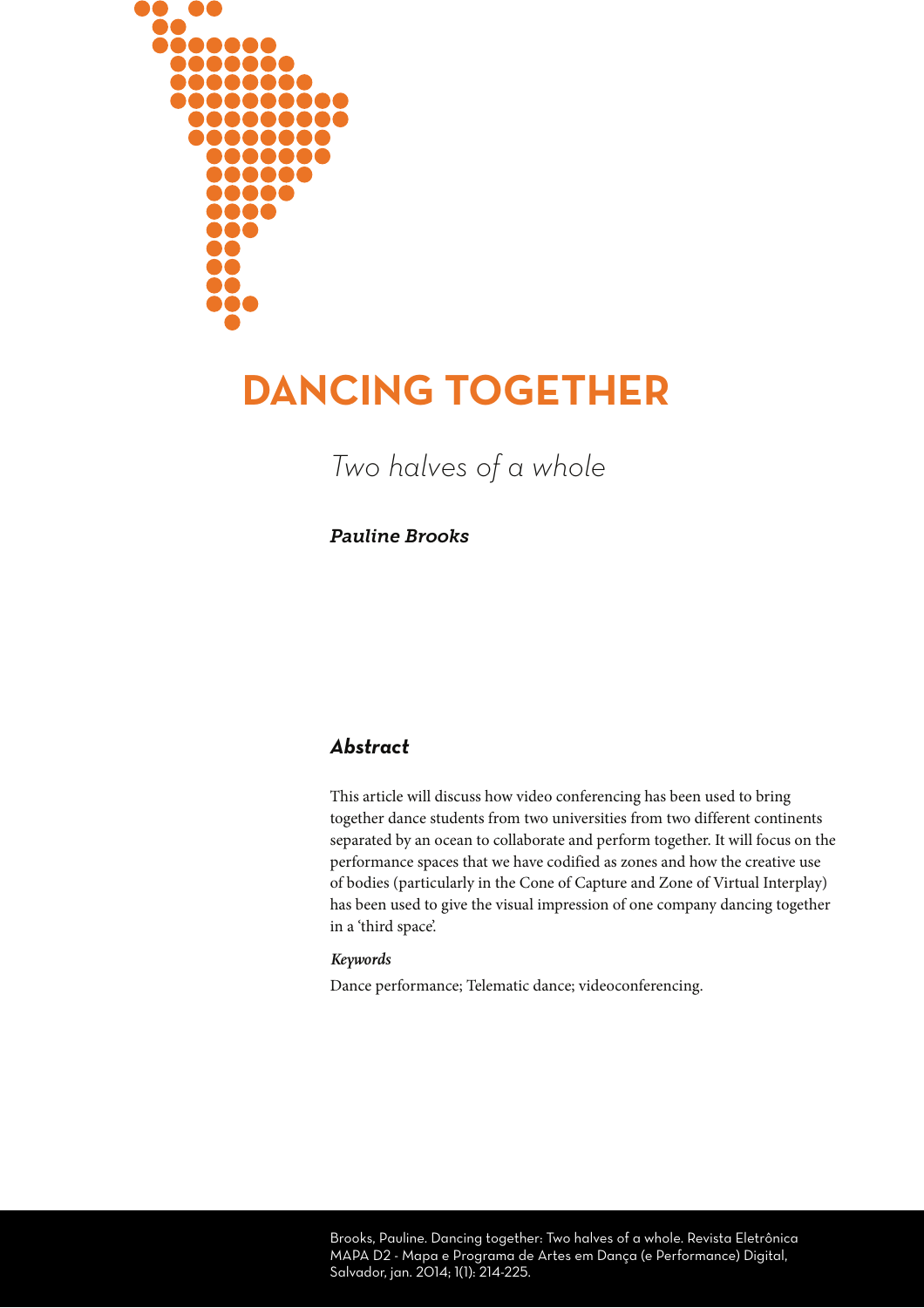#### **Introduction**

As a dance artist working in Higher Education (HE) in United Kingdom (UK) in the 21st Century, I have been mindful of the developments in ICT (Information and Communication Technology) and their potential to bring aspects of global networking into both my creative artistic work and to my pedagogic practice. I have become increasingly curious as to how it might be possible to draw on that technology to bring dance students together into a global collaborative learning community, and I have been fortunate to share that interest with a colleague in the United States (US), Professor Luke Kahlich. Our collective determination to investigate how we might use the Internet to bring our students together, despite the geographic difference, for the purpose of person-to-person collaboration and international communication has led to seven on-going telematic dance performance and pedagogy projects to date between 2007-2013 (see Brooks and Kahlich, 2013). The projects have explored the medium of telematic performance involving live dance performance in networked dance studio and/or studio theatre environments, with live video streamed from a web-cam, using the screen projection to connect us in a unique space beyond our institutions, otherwise separated by a distance of 3000 miles. Such technological and artistic space has allowed us to share performance synchronously in time and, as this article will expand upon, to develop distinct performance environments. Initially, Adobe Breeze was the video-conferencing package used, hosted by Temple University, Philadelphia, but by Project 2 (2008–09) the software was upgraded to Adobe Connect, and then to Adobe Connect Pro. On Project 6 (Jan-April 2013), and currently on Project 7 (September – November 2013) we are using Polycom at Nova Southeastern University in Florida and Cisco at Liverpool John Moores University to link our two studio theatres.

#### **Telematic performance in dance education**

The potential of networked communication to bring together artists and students has been investigated by researchers such as (Band, 2002; Naugle, 1998; 2001; Parrish, 2008; Popat 2001; 2006; and Risner and Anderson, 2008). Naugle writes that it is it is "the building of equitable relationships, especially over great distances where contact would otherwise be difficult or unlikely, [that] is one of the strengths of teaching and learning about dance through computer-mediated communication" (2001: 460). In addition, the use of technology means that it has been possible to investigate new creative spaces for choreography and performance (Brooks, 2010; Kozel, 2007; and Popat, 2006). Video conferencing enables a creative collaboration that involves artists "discovering new processes of composition that are cognizant of new coordinates of 'placedness', " writes Birringer (2002: 92).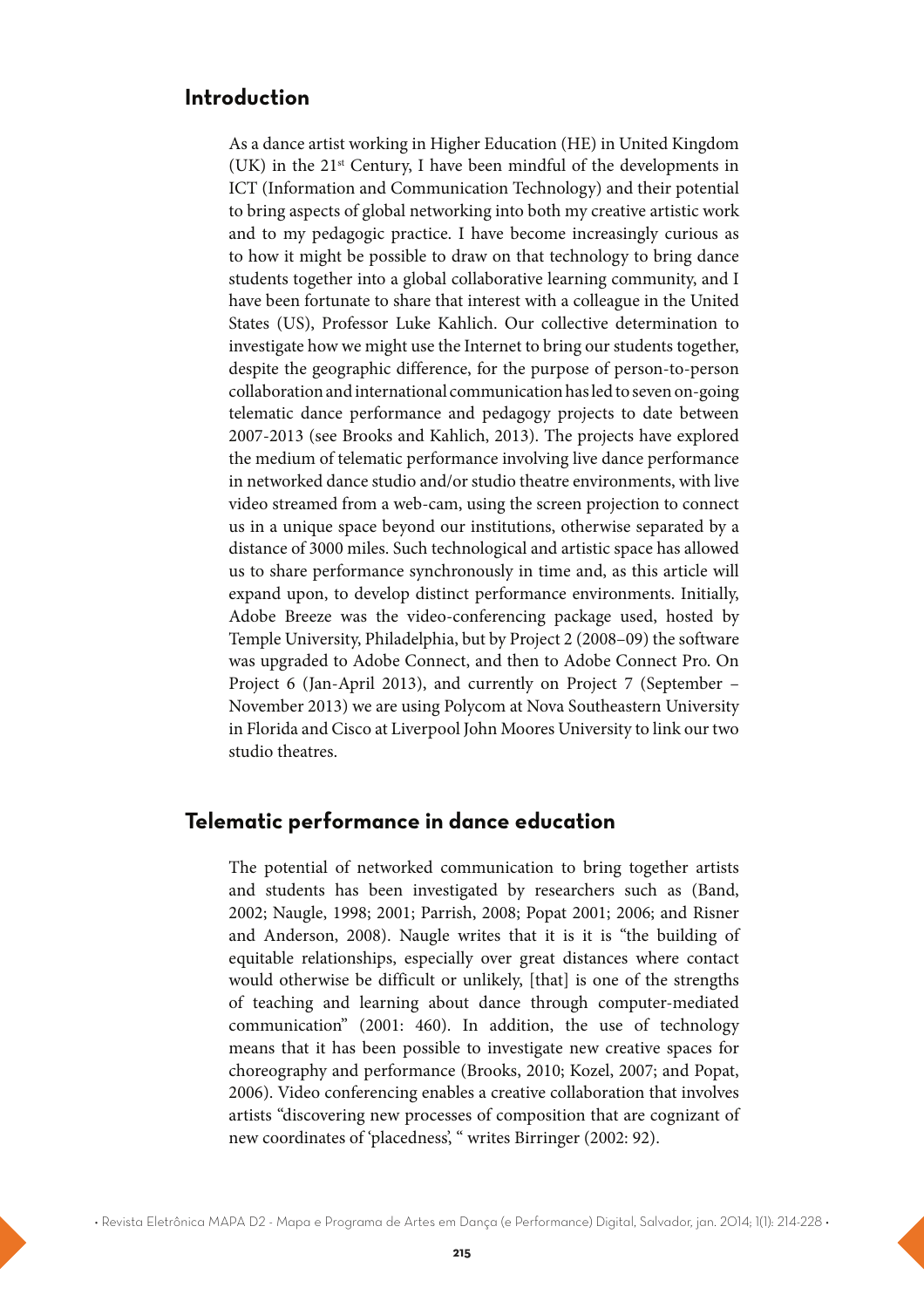Choreographing dance using videoconferencing networked links has been explored by a number of artists from the early 1990s. This type of artistic collaboration has been called 'telematic art' in the early 1990s by Paul Sermon, 'distributed choreography' by Lisa Naugle (1998), 'networked performance' by Johannes Birringer (2001) and 'cyberformance' by Helen Varley Jamieson (2000). All interpretations involve a synchronous networked link between two (or more) distant sites that enables participants to communicate and collaborate. We use the term telematic performance to describe the work that we produce with HE students. It involves live performance in a traditional studio theatre setting, which, with the use of telecommunication and information technology, synchronously distributes the performers between two or more locations. Projects 1– 3, and 6-7 have 'distributed' the performance between two studio theatres (one in the UK and one in the US) while Projects 4 and 5 also involved live-streaming over the Internet involving multipoint viewers in up to three other countries in addition to the audiences in the two networked studio theatres.

Affordability of the technology is always a concern for those within the education system. Studies have shown that it is possible to work with web-cam technology that is simple and inexpensive in order to create a sense of a shared space for equally separated audiences, (Brooks, 2010; Naugle, 2002; and Popat, 2006). In her chapter on 'Technology in Dance Education' in the International Handbook for Research in Arts Education (2007), Parrish writes about how access to a global dance community 'heightens students' perception of dance in their external environment and broadens their dance community.' (Parrish, 2007: 1394) Through the eradication of geographical boundaries, she notes how the Internet encourages 'dance students to see beyond themselves and their surroundings and enter dialogues with the world' (Parish, 2007: 1394), We have shared a comparable viewpoint –believing that to become the artists of tomorrow, students need to be taught within an environment that embraces technological advances such as telematic performance so they will be inspired to use and develop similar innovations in their future working practice. It was this shared pedagogical and artistic philosophy that propelled us to collaborate through videoconferencing. I will address some of the practices that students in seven telematic performance projects have experienced, I will also explain the performance environments that have been created to provide the students with opportunities to perform in what Paul Sermon (2009: 1) calls the 'new global media stage'.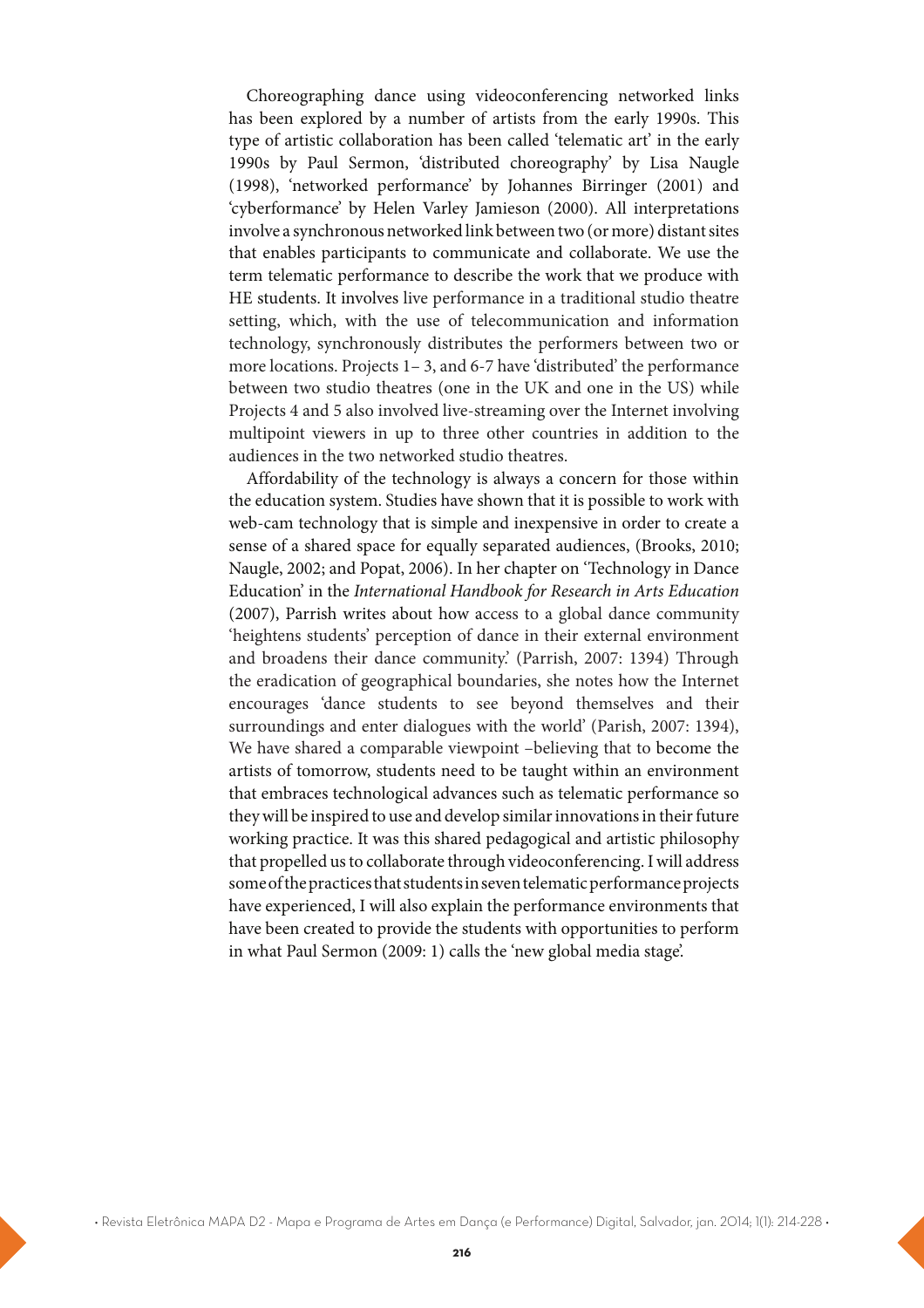## **Methodology**

Following discussions during meetings at international conferences (1998-2001), the two Project Directors first met to plan a pilot Internet project in 2006 that involved both Skype and Adobe Breeze to engage students in discussion with each other. Students in the pilot project encouraged the Directors to develop a networked dance project for the following academic year. The first project began in September 2007, with support from Audio-Visual technicians from each institution. Students were invited to join the project either for curricular credit, or alternatively just for extra-curricular activity and experience. Six UK students and five US students took part in Project 1, followed by similar numbers in each subsequent project. In the UK the students have always been undergraduate dance students, but in Projects 1-3 and 5 both postgraduate and undergraduate American students participated. Projects 6 and 7 have involved only undergraduate students. In the first instance there were difficulties with breaching each institution's protective firewall systems and maintaining live connections let alone on practical arrangements, such as finding the best position for the video web-camera in relation to the screen (theatre cyclorama); deciding on the size and organization of the projection of the live video (side by side, or top and bottom for example); and, on creating protocols for discussion between the groups with only one wireless microphone at each side while using the Adobe connect system. The move to Polycom and Cisco systems has meant surround-sound microphones, which is a great aid to discussion between the distributed groups. Persistence in the face of large institutional bureaucratic systems was important at the beginning of the projects. Finding the 'right' people in the technical and computer information services in each university was a key factor in getting the projects off to a successful footing. At times it involved senior managers actually coming to the studios to see how we were trying to use videoconferencing in terms of learning and teaching in dance with technology in order to move the support forward. The fact that we are in the seventh project is some indication of the recognition of the pedagogic value of our experimentation with the international telematic dance projects.

Each project was evaluated by the Tutor/Directors through postsession discussion, and weekly through whole group discussion. The latter were recorded for documentation purposes. Additionally, semistructured group interviews were conducted at the end of each project. They, too, were recorded and annotated. Observation has been made of workshops, rehearsals and tutorials and used to inform practice in subsequent projects. For example, observation of student collaborations in Projects 1 and 2 was valuable in reorganizing and re-thinking how the space was being used. Initially, all of the focus was on the projection screen and the live video feed being streamed between each space. The fact that the whole site was a traditional studio theatre with a live theatre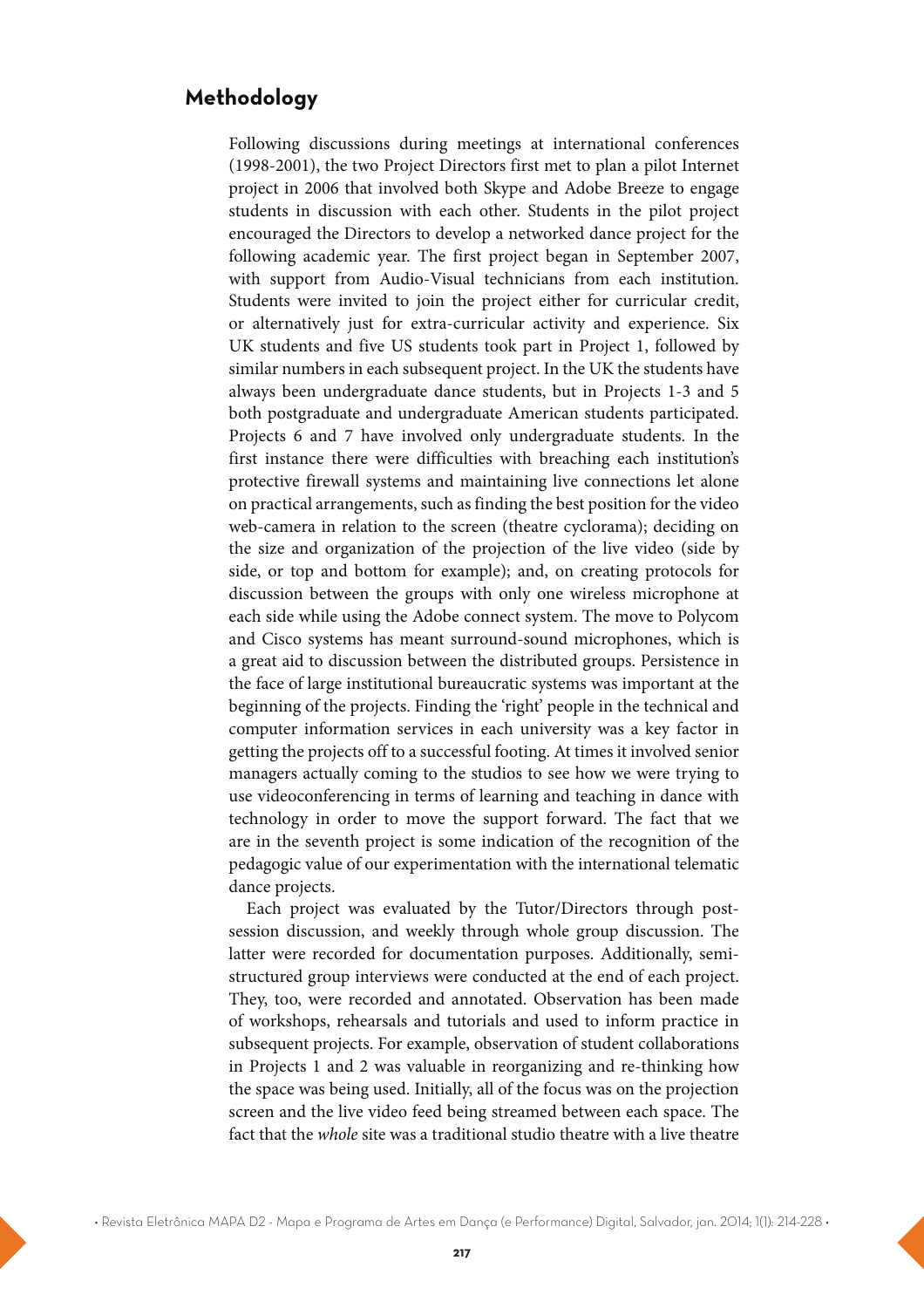audience invited to view the work was somewhat ignored. In our defence, it must be said that we were learning to be technologists (to learn to work videoconferencing systems for the first time) and politicians (across our institutions to find the right support needed to continue the projects), as well as academic tutors and creative researchers exploring new ground. There was much to learn and we have, for the most part, learnt quickly – for more on that reflective process see Kahlich and Brooks, (2009). [http://ljmu.ac.uk/ECL/ECL\_docs/CETL\_Journal\_Vol2\_1.pdf]

#### **Exploring spaces within which to create**

By Project 2 we had established an arrangement for the equipment that created a telematic performance arena within each of our studio theatres, (see Figure 1).

The video camera is placed against the cyclorama. The camera's range of capture, which we have termed the Cone of Capture is represented on Figure 1 as Zone B. Live dancers appearing in this space will be streamed onto the projection in each theatre. The other two thirds of the stage space (Zones C on Figure 1) are the part of the stage visible only to the live audience sharing the same physical space as the live dancers. It is invisible to the networked audience and performers. The camera in each space is carefully calibrated at the start of each session so that the projections of the live video streamed from each site are of equal size and are conjoined on the cyclorama. Thus it seems as if there is one large projected screen on which one half (A1) the US performers appear and on the other (A2) the UK dancers appear. The centre line between the two projections has been codified as the Zone of Virtual Interplay. It is at this point, that careful choreography of the dancers can create the impression that they share a virtual space, the illusion of a 'new space, a third space' that Paul Sermon speaks of (in Dinkla and Leeker 2002: 250). The performers in our telematic projects demonstrate clear delight in exploring the realm of 'virtual touch' provided by the Zone of Virtual Interplay, in much the same way as Dixon writes of how the interactive audience in his work Unheimlich display a 'feeling of occupying and exploring a shared space' and how 'the sense of virtual touch is something that delights Unheimlich participants, […] a sense of the body being extended in space […] by way of technology.' (2011: 70) Careful matching of the bodies in the Cone of Capture allows them to 'hug' despite the real distance between them, or to support a partner's head, or to 'lean' against their 'virtual' partner on the screen. (See Figures 1, 2, 3 and 6 for examples). Yet it is what Dixon describes as the "potential jealousy and conflict between the real and virtual body" (2011: 71) that since Project 2 we have sought to find a balance between. In our creative research we have pursued the means by which to establish a unity in the relationships between the physical and the virtual bodies and the relationships between the physical and virtual spaces. The traditional (but importantly, networked) studio theatres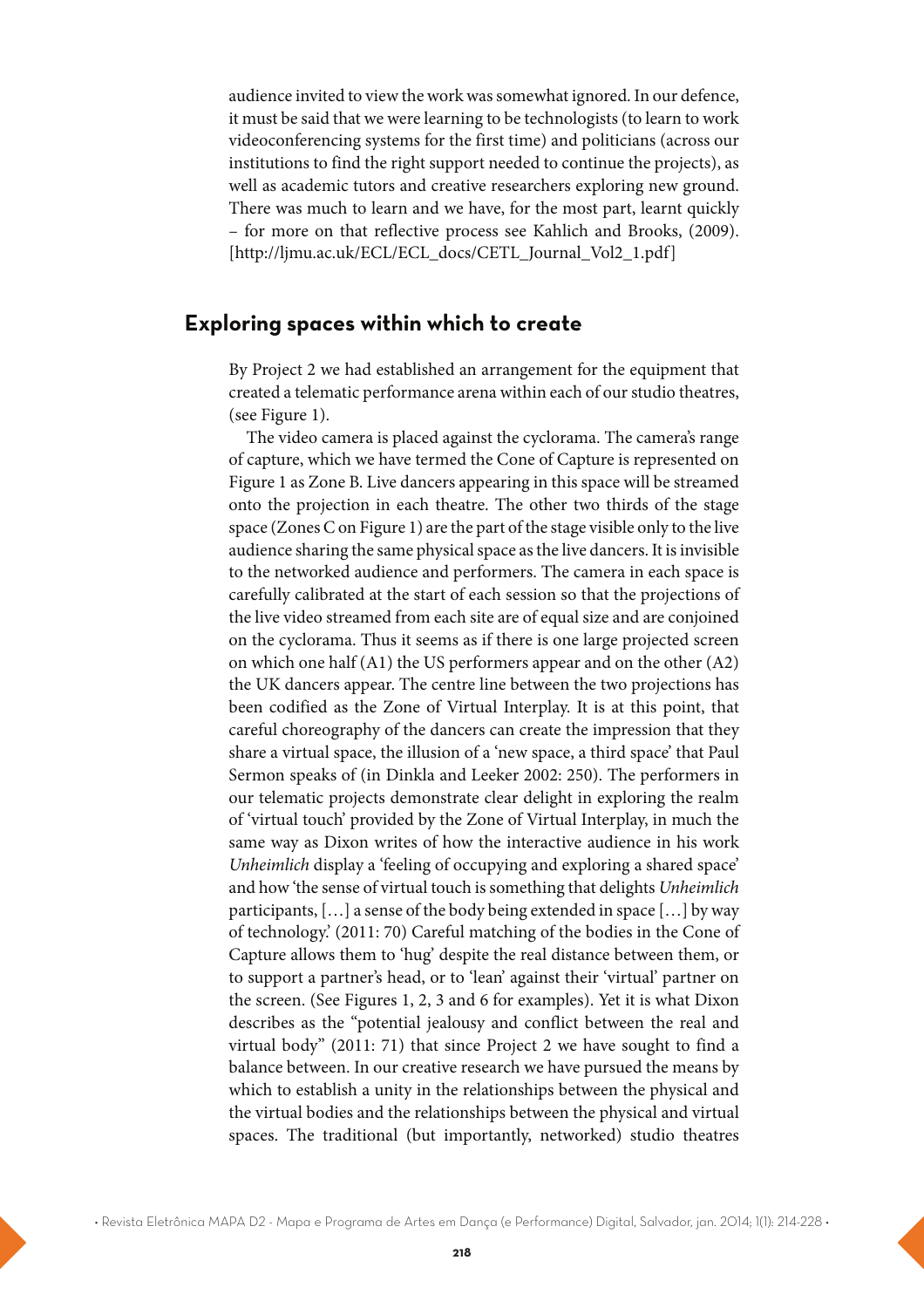retain their 'traditional' relationship with their live audience (seated and facing the flat stage and projection screen, see Figure 1), but share a 'new' relationship with their distanced audience through the 'fifth wall' (Spencer, 2012), the projection screen. That distanced audience may be sitting in the networked-linked distanced theatre, viewing their version of the performance (same projection but with different live performers in a different live space), or they may be viewing it via the Internet and seeing only the screen version of the telematic dance performance work. The exciting position for dance making that we have is enabled by videoconferencing. We have one company of two halves, who are brought together from a distance by technology to devise and then perform a work synchronously for multiple audiences. Each work is choreographed with attention to the perspectives of three potential audiences, the live audience in theatre A, the live audience in theatre B, and the Internet screen-only audience.

#### **Discussion: Inhabiting the third space**

We have a space that is very much what Sarah Rubidge in her chapter 'On Choreographic Space' (in Ravn and Rouhiainen, 2012) describes as a space "in flux, space characterised not by consistency and stability but by variation, space that is achieved through a continuous interplay through vectors" (2012: 23). Our 'vectors' include the global space linked by the Internet and identified through the projector screen and the local space defined by the physicality of the studio theatre stage, and a studio space that is divided into spatial zones according to what can and cannot be captured by the webcam and streamed via the Internet. As creators, we arrange the live and virtual bodies in our Spatial Zones and by doing so we transform the space. The space emerges according to those arrangements. The architecture of the choreography and the bodies of the dancers as they move through the spaces is a constant consideration. As I said earlier, one of the things we are constantly seeking to avoid is that 'conflict' between the real and the virtual body. One of the means by which we do this is to focus attention into the Cone of Capture and the relationship suggested between the live and the virtual dancers through the centre line on the screen. For example in Project 3, Woven space Across the Pond (2009) (see Figure 2), the dancers are placed in the Cone of Capture and appear to join hands on the screen through the Zone of Virtual Interplay, giving the impression that their virtual bodies are in one long line and they are pushing and pulling each other across the distance. Similarly in Figure 3, also from Woven space Across the Pond the dancers use the 15 metres of material to join at the centre line, again playing within the Zone of Virtual Interplay, to give the impression that the prop is becoming one piece of material.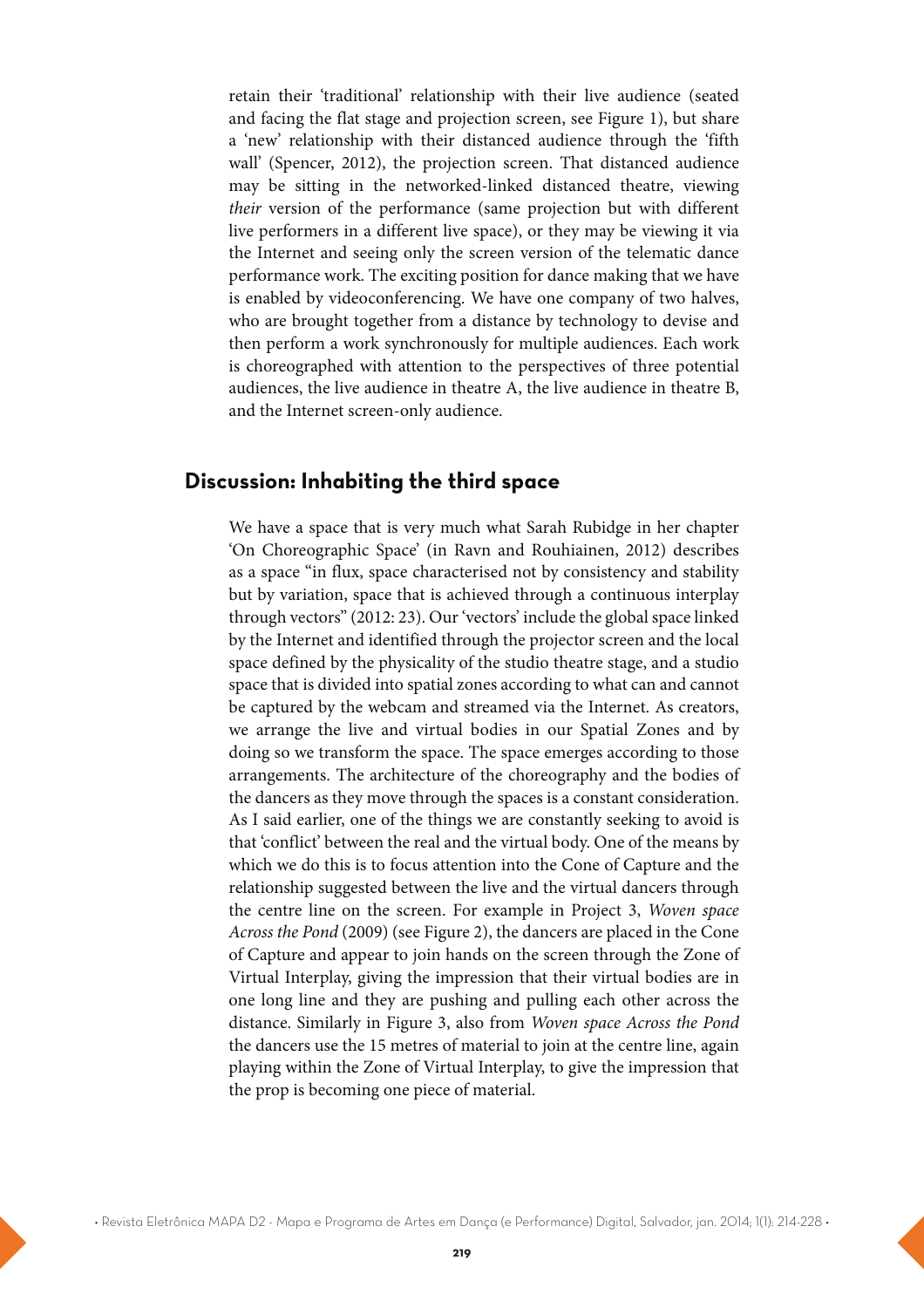

**Figure 1.** Project 3 UK Live audience view of the spatial zones.

Photographer: screen shot- Pauline Brooks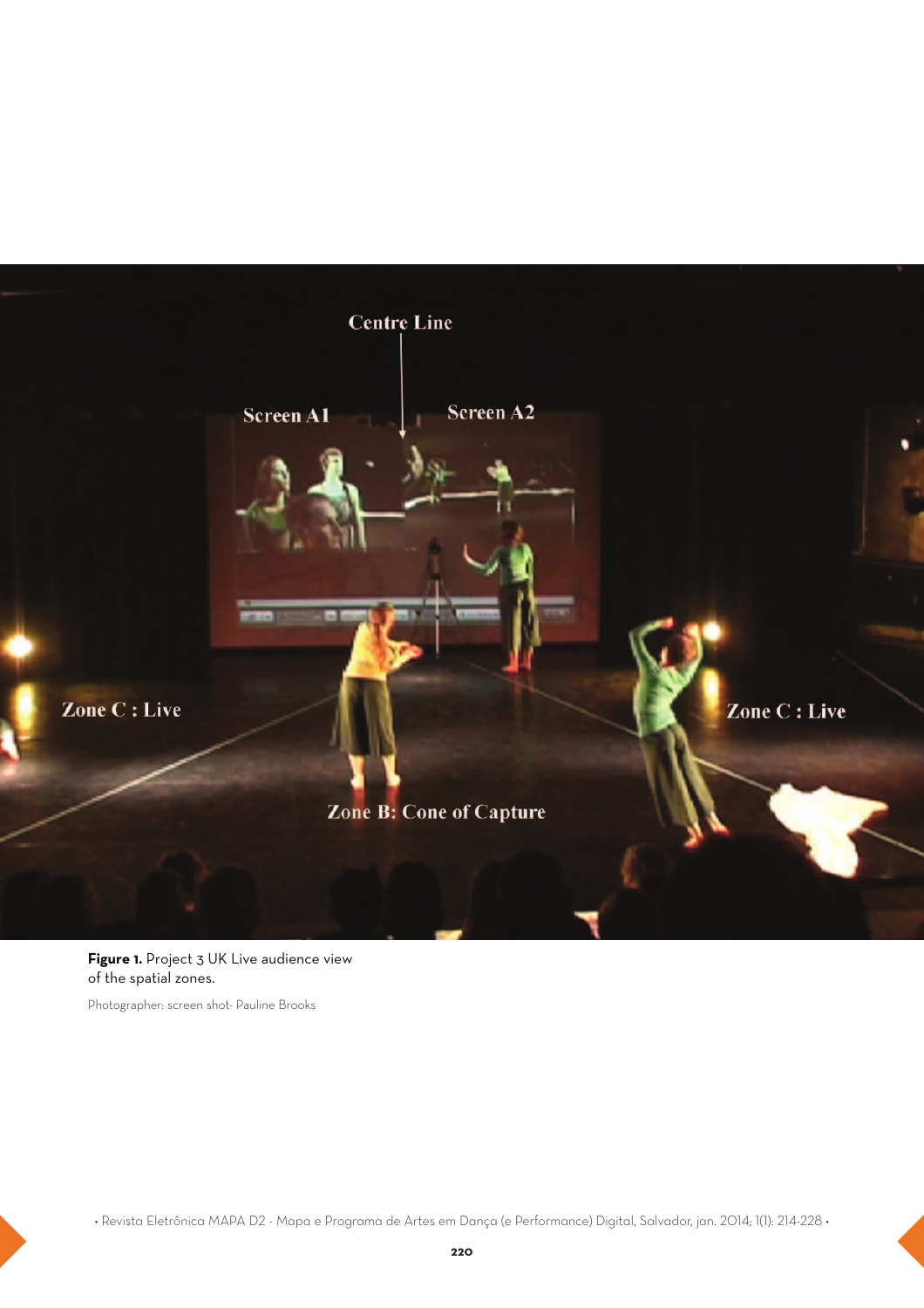

**Figure 2.** Dancers link hands across the Zone of Virtual Interplay.

Photographer: Noel Jones



**Figure 3.** Props are used to link across the Zone of Virtual Interplay.

Photographer: Noel Jones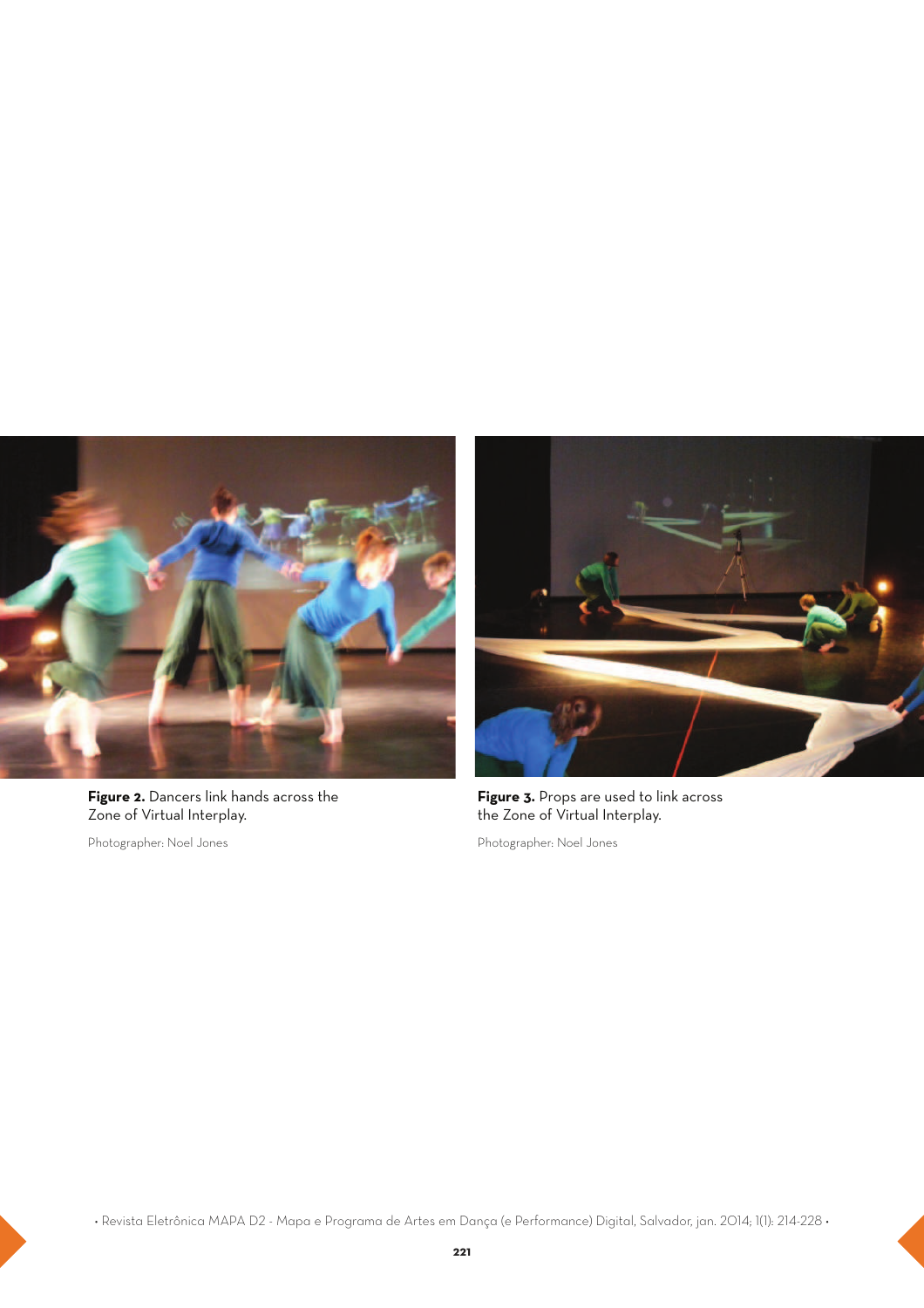The constant challenge for the performers is to remain connected both to their live co-performers with whom they share the same live space as well as to their digitally projected distanced co-performers, who they only ever meet through the presence of the screen. The task for the student performers is to be able to embody the artistic theme and to stay connected to all performers (live and virtual) as well as to the multiple audiences who inhabit viscerally the studio theatre or virtually that 'black hole' behind the screen in the networked theatre across the ocean, or on the Internet. In the early stages of devising, a general occurrence is that performers are constantly 'fixated' with the screen to the detriment of their awareness of the live dancers with whom they share the same space. Learning to freely flow and connect between live and digitised dancers, and to inhabit space in the Cone of Capture and in the Live Zones, is a skill that performers must constantly be reminded to strive to achieve, and that creators must constantly work to make apparent (Brooks, 2010).

Exploring the use of perspectives of 'near-to' and 'far-from' the camera is one of the layering effects that we have found enhances the architecture of the space, and also seems to help the performers to connect with both with their distanced 'other half' on the screen and their co-performers in the same space. (See Figure 4 from Pushing the Wave, 2013, Project 6). It may do so because it is a specific action that requires them to focus on the architecture of their body both in the space and on the screen, and because they are given a very clear concrete actions and intent to convey. Similarly, another device that has been successful in aiding performers to interact with the live and digitised body is to execute actions that involve them working with the camera to interact with other performers. For example, in Figure 5 (also from Project 6) we can see how a dancer is placed close to the camera and is using his fingers in a big close-up to give the impression that he is rolling the dancer on the floor away from the camera.

The focused use of each half of the company to connect with the other half using the center line as a guide, and to explore what can be achieved through the 'magic' of the Zone of Virtual Interplay is something that engages both the performers, and audiences. In Figure 6 from a student collaborative work part of Project 2 (2009) we can see the performers in blue and black concentrating on the projection screen and moving themselves in and out of the Cone of Capture at the center line in order to virtually connect with their distanced partner in red and black. In Figure 7, as part of Project 7 (2013), we see an even more intense use of the illusion of the Zone of Virtual Interplay to conjoin the bodies of the two distanced companies. The theme of Project 7 is on parts of the body initiating movement, and linking and appearing on the screen. The 'wonder' of the performance environment created by the technology is that the performers can create the impression that they are two halves of the same whole.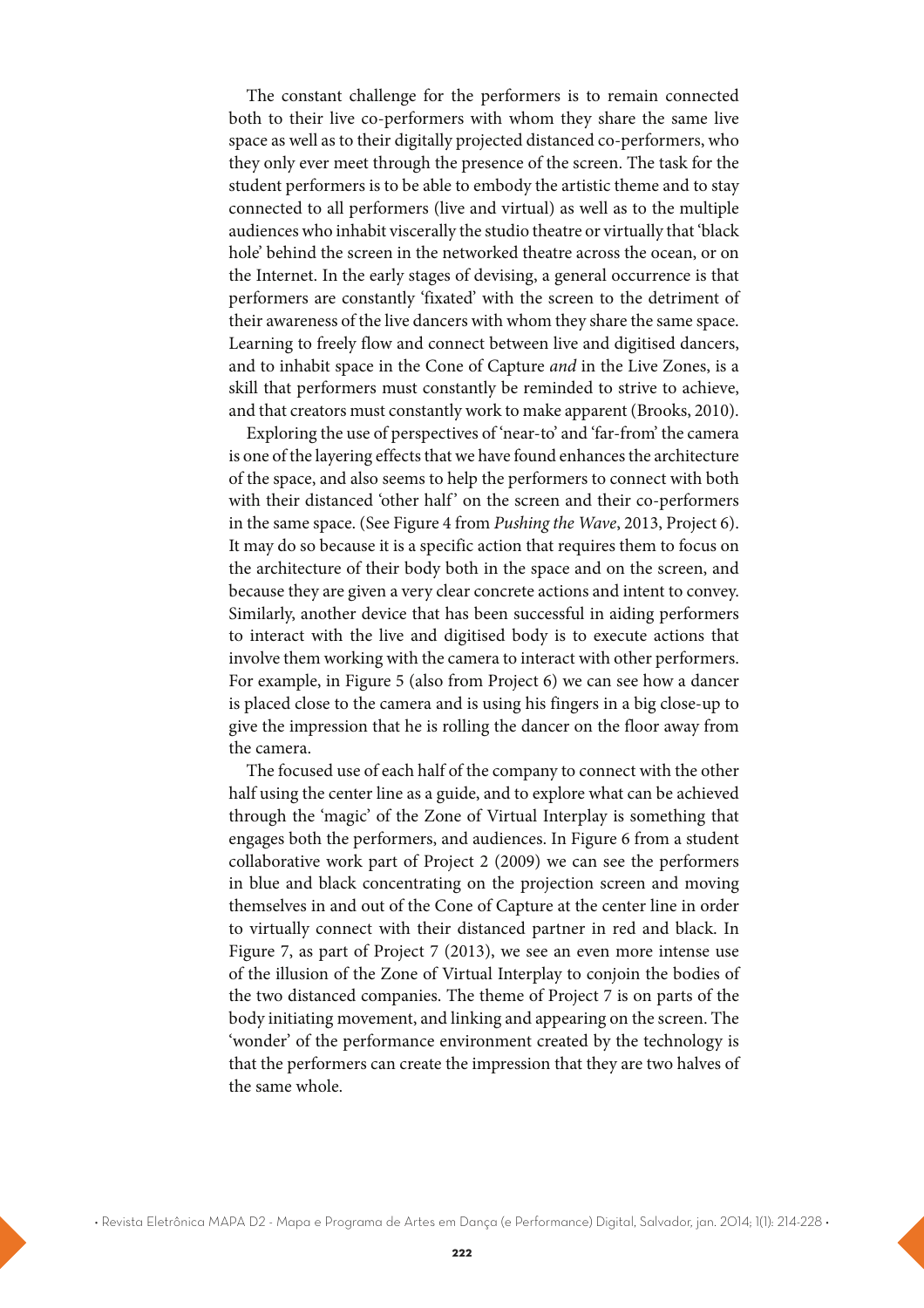

**Figure 4.** Use of near to and far from the camera. Photographer: Noel Jones



**Figure 5.** Appearing to manipulate other performers. Photographer: Noel Jones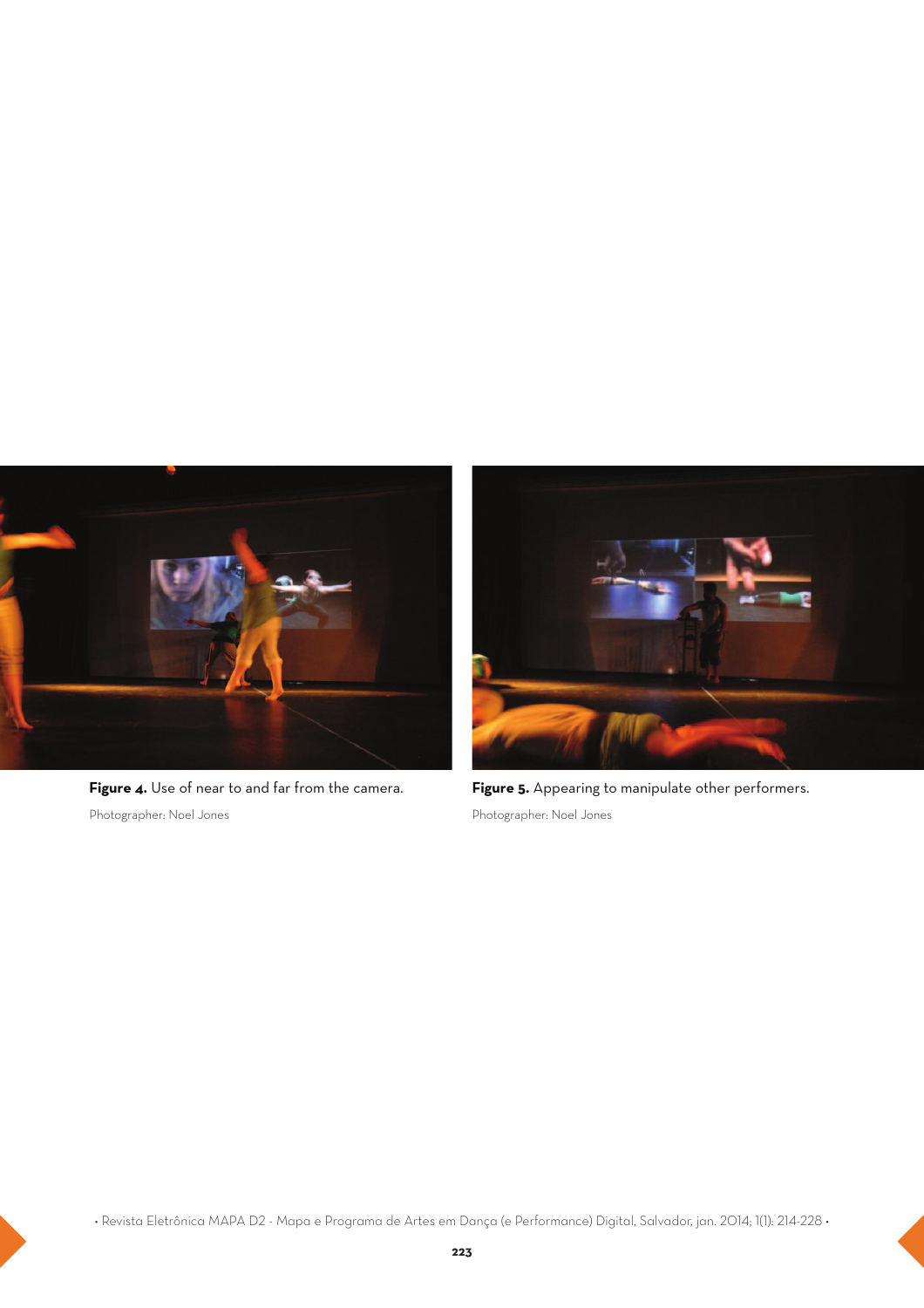

**Figure 6.** Meeting across the divide. Photographer: Ken Travis



**Figure 7.** Two halves of the whole. Photographer: Noel Jones

**·** Revista Eletrônica MAPA D2 - Mapa e Programa de Artes em Dança (e Performance) Digital, Salvador, jan. 2014; 1(1): 214-228 **·**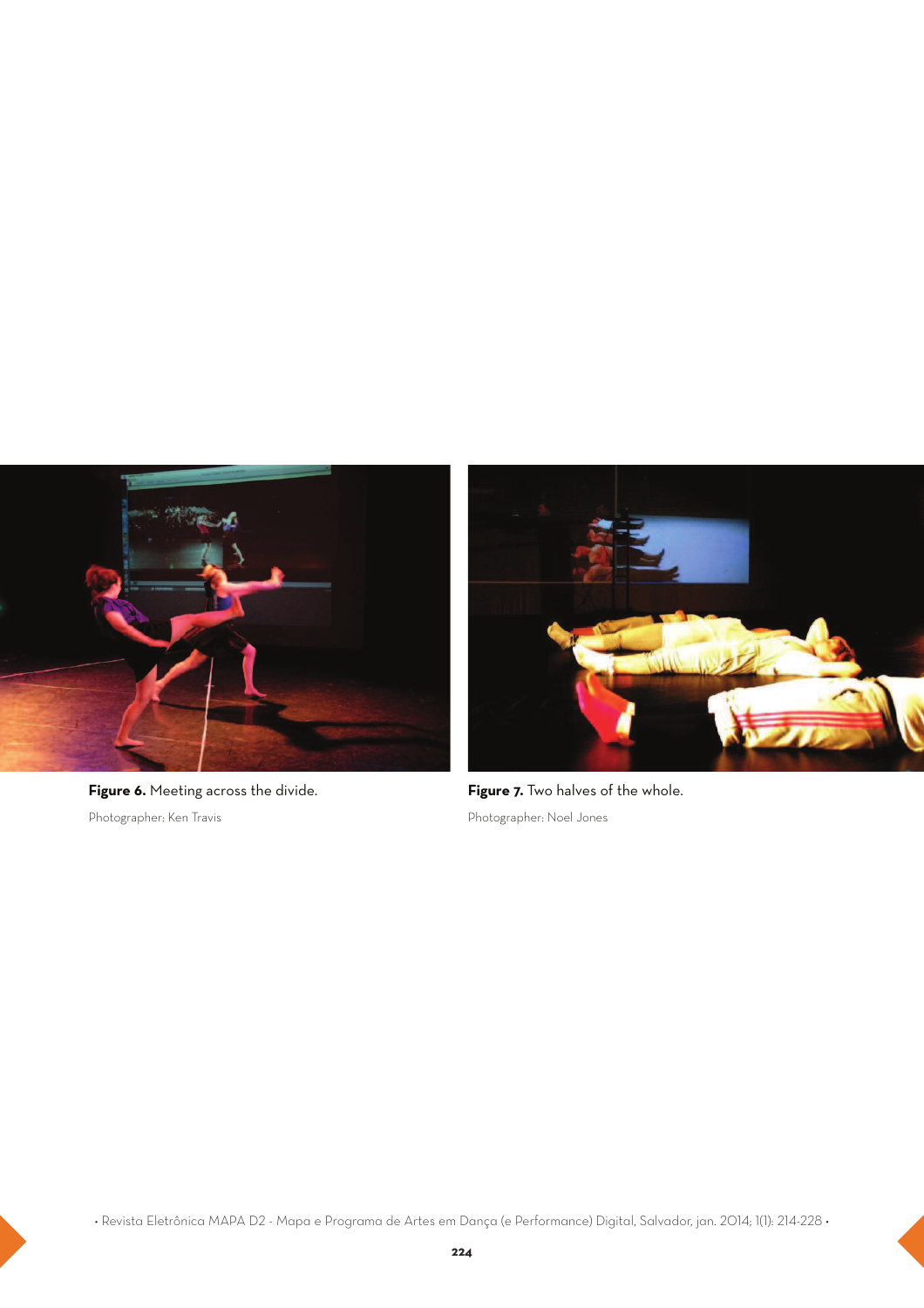#### **I feel I know you yet I cannot touch you**

Only the performers in Project 1 (2007-08) actually travelled and met physically. In that year-long project, part two of the project involved student collaboration and devising-from-a-distance to prepare for a shared performance in the same physical space in the UK at the end of the academic year. Otherwise, the performers in the projects meet only in a telepresent state through videoconferencing. Their relationships are built through collaborative partnerships, through their shared problemsolving of a creative task, their shared experiences as performers in a telematic dance company, through discussion in rehearsals and/or on the company Facebook. Working intensely in the Projects, in this global creative learning classroom that videoconferencing technology enables, they are able to interact culturally as well as creatively. They discover more about what is different in their lives, their countries and their dance education, but more importantly they discover what is similar. One student in Project 5 commented that she was able to 'experience part of their education' while another from Project 2 observed in the endof-project evaluation that 'It was a really nice experience for me to get to know you, and it is weird using the term knowing you, because I don't know you - like - I cannot touch you, but I feel that I know you.'

Building that depth of relationship and connection between the performers is important both as a requirement for a successful performance, and also for a meaningful learning process. Although separated by distance the students share the same team-taught introductory workshops in skills for telematic performance that include awareness of the camera, relationship with the camera, awareness of the spatial zones, and experimentation with physical and virtual performers in the different zones. Learning to interact both with the live and the virtual half of their company is a constant challenge for the performers and a regular aspect of rehearsals. In Project 5, Bing, Bang, Bong! (2011-12), props were once again utilized to help stimulate interrelationships. The student performers were charged to find ways to manipulate physioballs and hand-sized sponge balls by themselves, with a partner, in small groups – and those groupings involved both live and virtual partners. Not only did some have to develop the skills to catch and throw (physically) but all had to learn to work with the technology and the spatial zones, especially the Zone of Virtual Interplay, to create the impression that a ball was being thrown or rolled from one site to the other (see Figure 8). The important interaction was to give the impression that the ball was being received, caught, and returned. Much time was spent getting to know each other's movement, timing and to be able to read body language so that if errors occurred, adjustments could be made.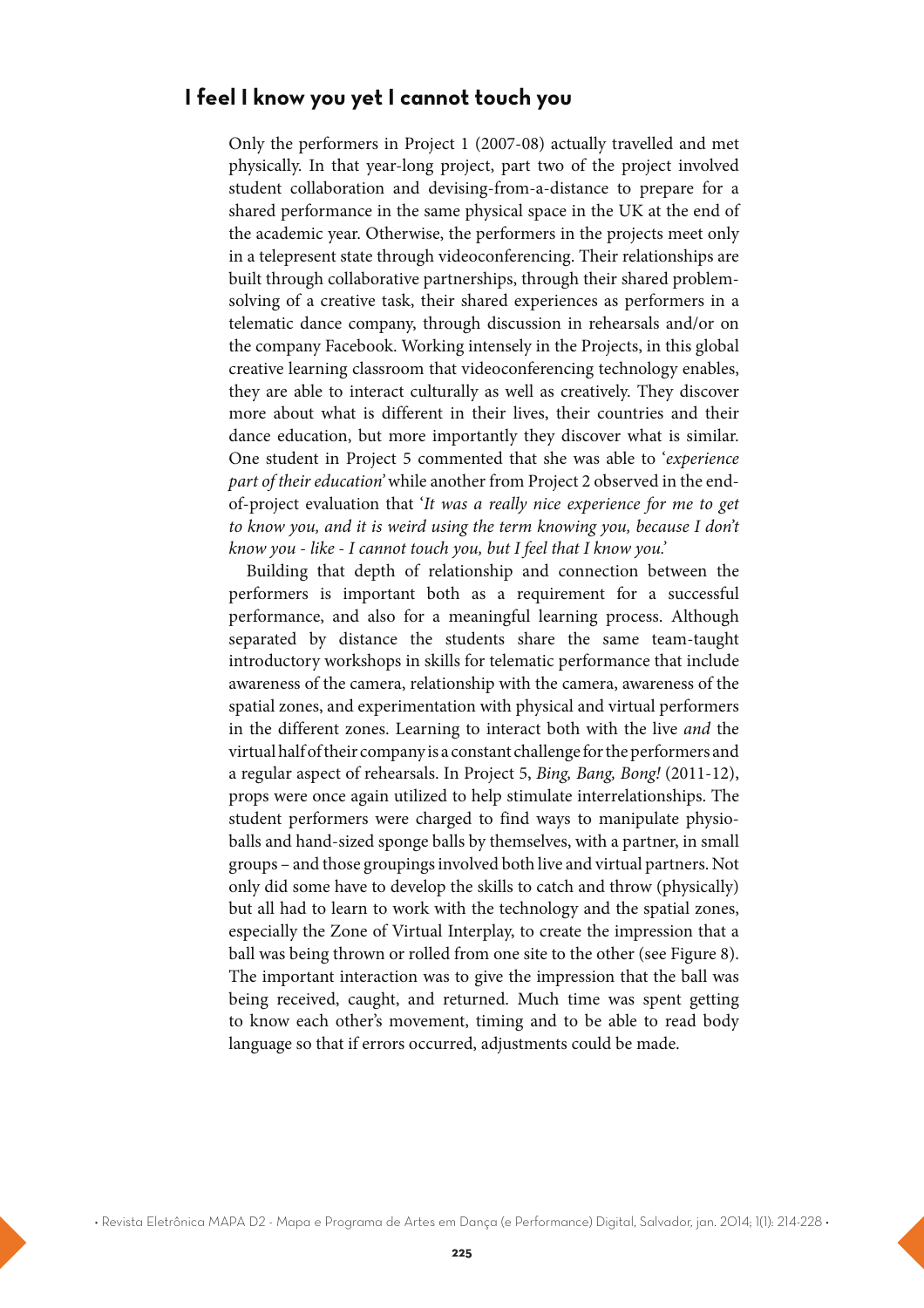

Figure 8. Project 5 Passing the ball across the space. Photographer: Noel Jones



Figure 9. Being blown across the virtual space. Photographer: screen shot - Pauline Brooks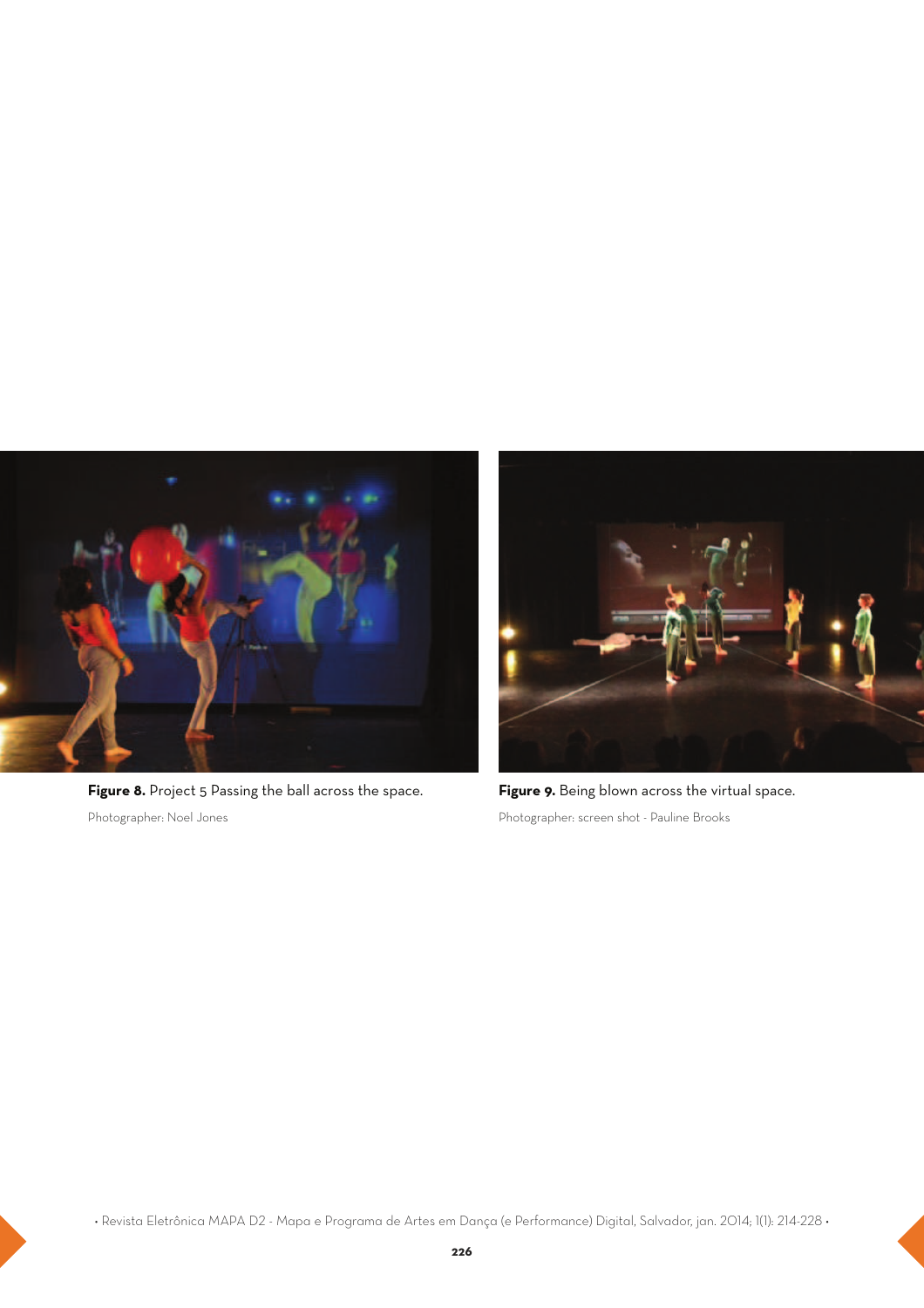The last example of interaction between the virtual and physical halves of the company comes from the layering of interactions between them. Figure 9 shows the 'blown across the stage' section from Woven Space Across the Pond. The work took on the theme of the physical space of the Atlantic Ocean and the geographic space that separated the two sides of the company. Waves of movement and sail-like props were brought into the work, as was the idea of the wind and virtual dancers being able to blow live dancers across the screen and the stage. More examples of the interaction between the two halves of the company in Woven Space Across the Pond can be seen in the short clip at: http:// youtu.be/4DW\_6g687vQ

Interaction, cooperation, conjoining, and layered interrelations are all parts the process of how the distanced student performers from two universities from two different continents separated by an ocean have been brought together to form two halves of a whole in the seven telematic dance Projects referred to in this article. Codifying the spatial zones and using them as a means by which to creatively manipulate the bodies in and with the architecture of the space has been an important discovery. Likewise, the playful experimentation with the Zone of Virtual Interplay has allowed the creators to use the 'magic' of the technology to create a virtual zone that gives the visual impression of one company dancing together in a 'third space'. Two distanced halves become a complete whole.

## **References**

Brooks, P. "Creating new spaces: Dancing in a telematic world." *International Journal of Performance Arts and Digital Media* 6: 1 (2010): 49–60.

Brooks, P. and Kahlich, L. "Dancing across the Pond: Telematic pedagogy and performance." *Journal of Dance Education*, 13:1 (2013): 12-22.

Dinkla, S. and Leeker, M. (eds.) *Dance and Technology: Moving towards Media Productions*. Berlin: Alexander Verlag, 2002.

Dixon, S. "Uncanny Interactions, Performance Research." *A Journal of the Performing Arts*, 11:4 (2006): 67-75.

Garland, I. and Naugle, L. M. "A University Dance Course in Cyberspace:The Telelearning Experience." *Journal of Distance Education,* 12: 1/2 (1997): 257-269.

Kahlich, L. and Brooks. P."Reflections on a two-year joint international project using web-cam technology to create new opportunities for student choreographic collaboration." *Innovations In Practice,*2, (1) (2009): 41-48 http://ljmu.ac.uk/ECL/ECL\_docs/CETL\_Journal\_Vol2\_1.pdf

Naugle, L.M. "Distributed Choreography: A video-conferencing environment." *PAJ: A Journal of Performance and Art,* 24: 2 (2002): 56-62.